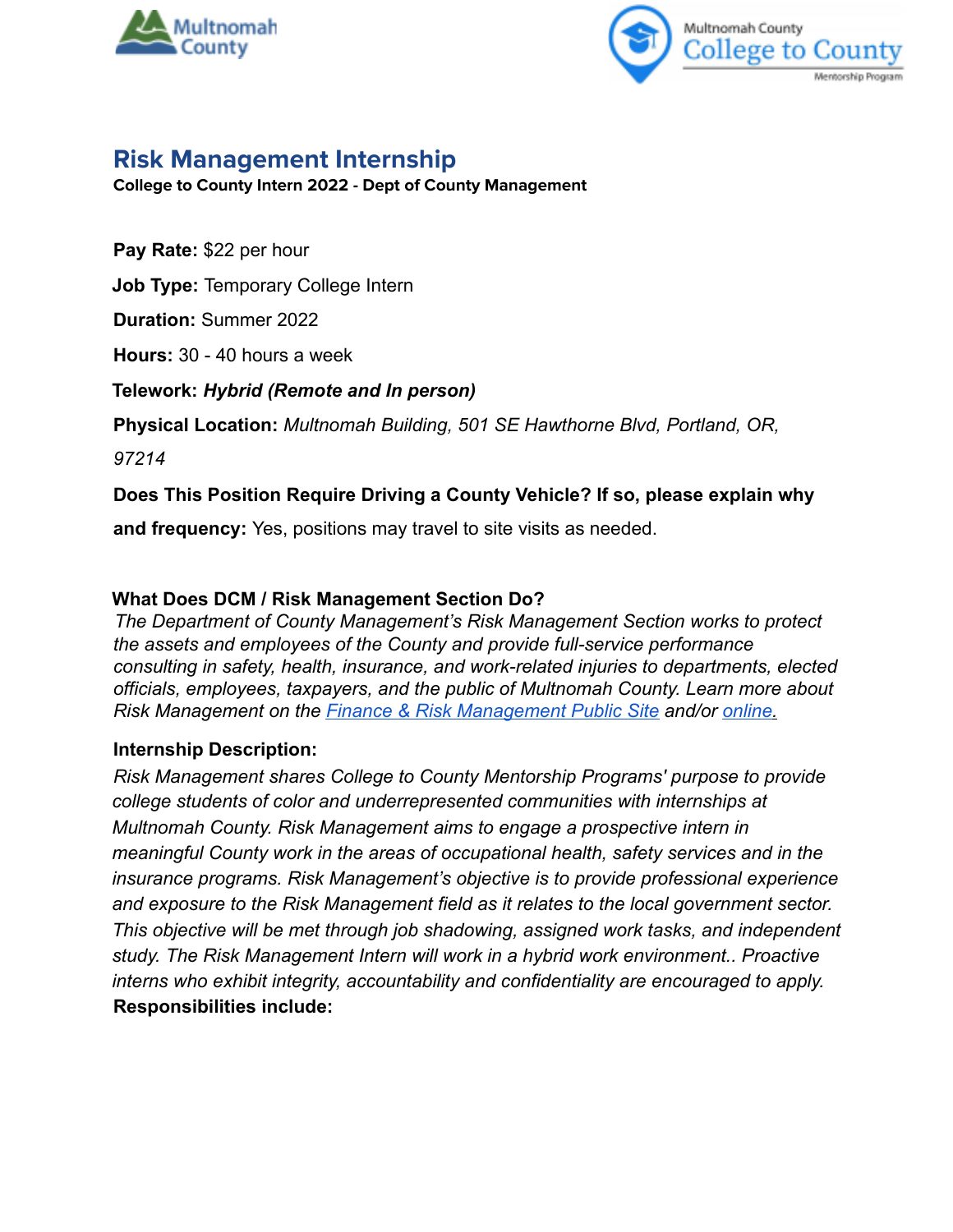



- *Coordinate and conduct informational interviews with Risk Management team members.*
- *Job shadow Risk Management team members:*
	- *Assist staff with duties related to OR-OSHA programmatic loss prevention requirements.*
	- *Attend safety committee meetings as directed.*
	- *Attend insurance meetings as directed.*
	- *Attend other meetings/events as available.*
- *Become familiar with ergonomic software.*
- *Become familiar with insurance risk management software.*
- *Update Risk Management databases.*
- *Develop professional reports and presentations.*

#### **Education and Experience Qualifications:**

#### **Required:**

- *Has completed college level writing courses. Technical writing skills are preferred.*
- *Experience with presentation making applications/ software.*
- *Experience with Microsoft Office applications (Word, PowerPoint, Excel) or Google office applications (Docs, Slides, Sheets).*
- *Experience with online meeting platforms (Google Meet, Webex, Zoom, etc.)*

#### **Preferred:**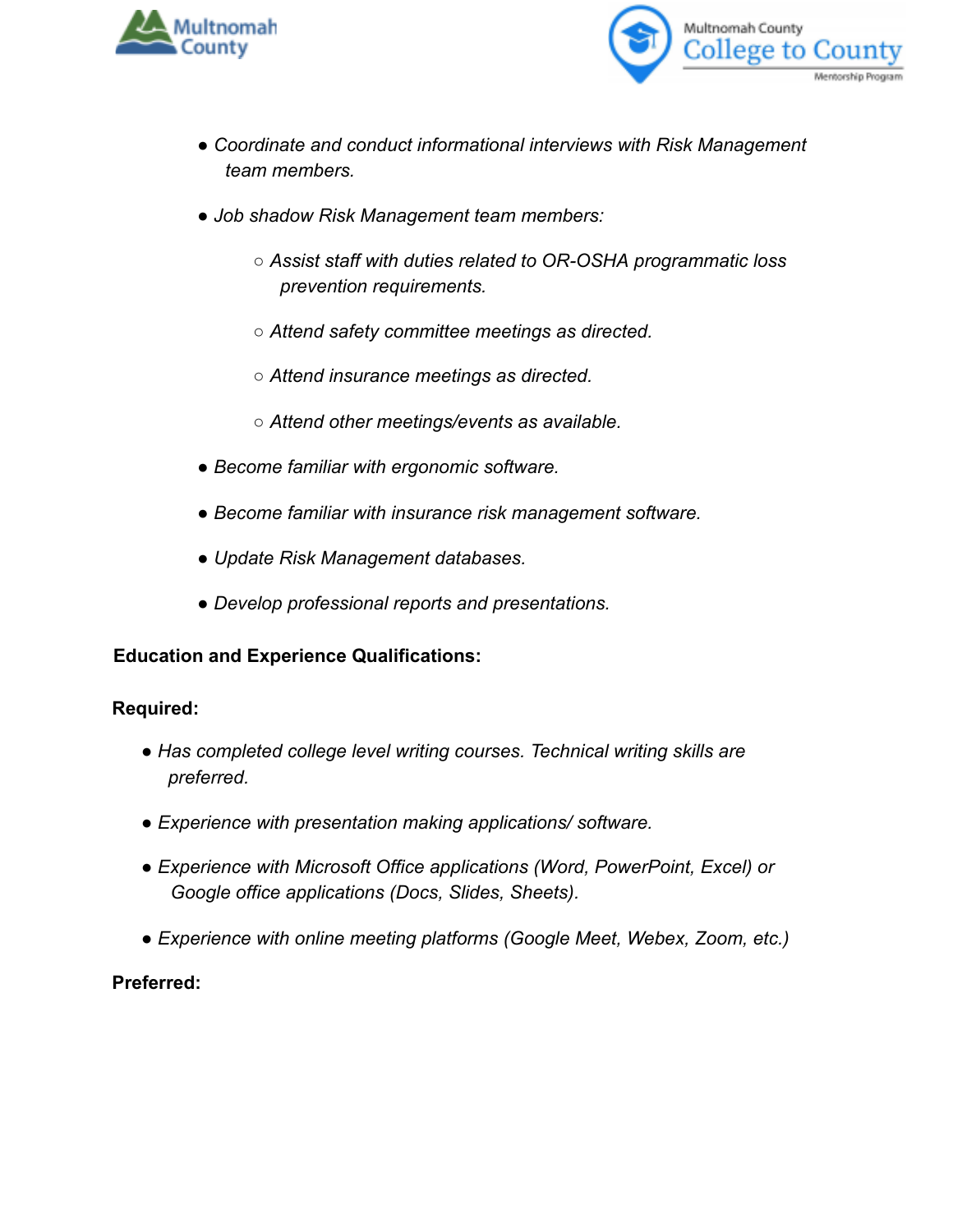



- *Has completed college level courses related to risk management; workplace safety; safety management; and/or environmental health & safety.*
- *Has completed college level courses related to business finance; human resources; and/or business administration.*
- *Familiar with Adobe Acrobat software.*
- *Experience with basic computer science and web design elements (Content Management Systems).*
- *Ability to take direction; communicate challenges; work collaboratively and work independently.*

**COVID-19 Vaccination Requirement:** To protect the health of the community and employees, Multnomah County requires employees to be fully vaccinated against COVID-19 or have an approved medical or religious exception as a qualification of employment.

The rule applies to all employees, as allowable by law. Candidates who receive an offer of County employment must provide proof of vaccination upon hire or submit an exception request prior to their start date.

#### **Veterans' Preference:**

Under Oregon Law, qualifying veterans may apply for veterans' preference for this recruitment. Review our veterans' preference website for details about eligibility and how to apply.

For veterans qualified for Veterans' Preference: If you believe you have skills that would transfer well to this position and/or special qualifications that relate to this position, please list those skills and/or qualifications.

**Accommodation under the Americans with Disabilities Act:** We gladly provide reasonable accommodation to anyone whose specific disability prevents them from completing an application or participating in this recruitment process. Please contact the